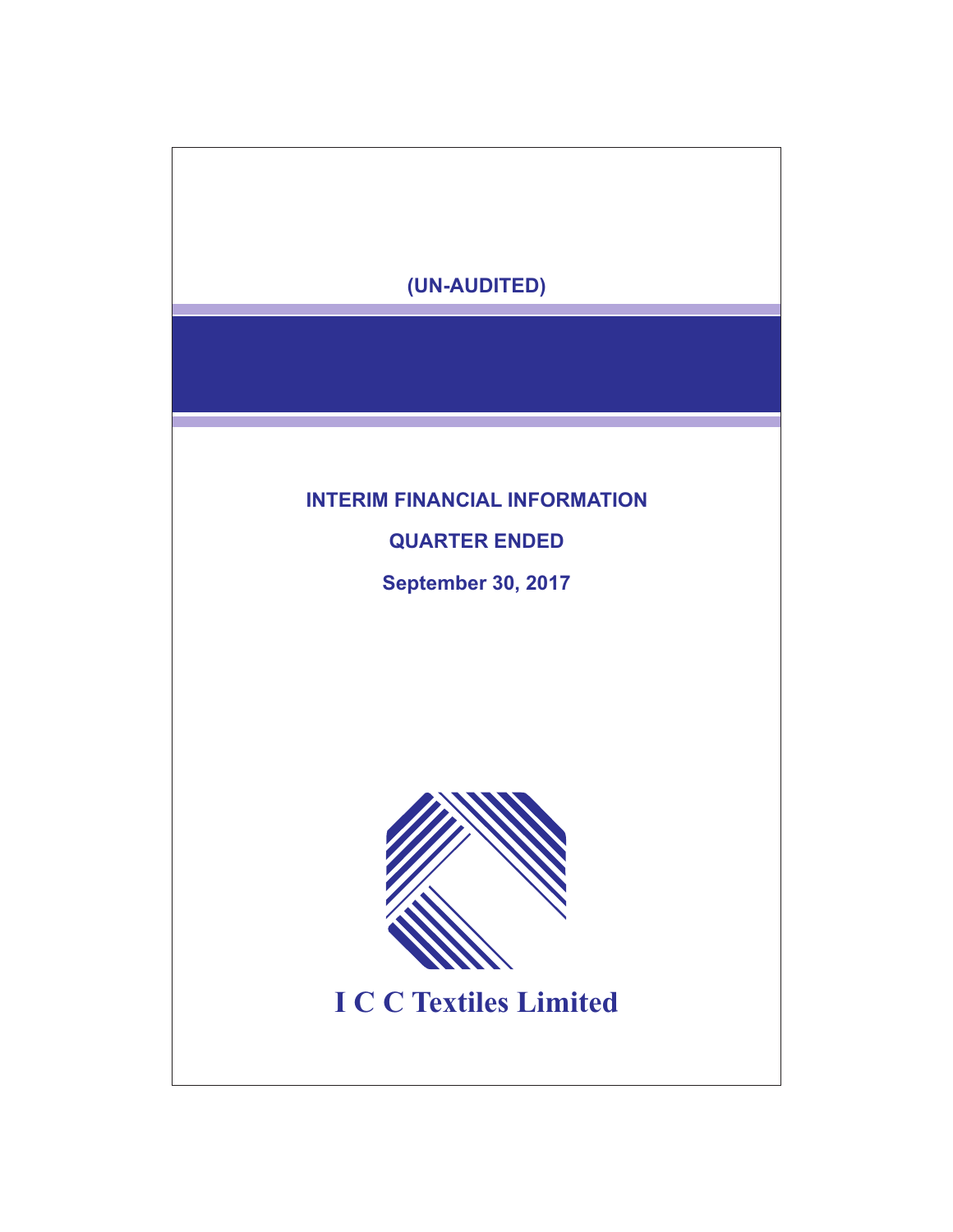# **I C C Textiles Limited**

## **DIRECTORS' REPORT TO THE MEMBERS**

On behalf of the Board of Directors, I hereby present the interim financial information of the company for the Ist Quarter ended on September 30, 2017.

The company suffered a loss after tax amounting to Rs. 23.980 million on revenue of Rs. 2.321 million comprising rental income as against after tax loss of Rs. 28.624 million against sale of fabric of Rs. 16.271 million in the corresponding period resulting in loss per share of Rs. 0.80 ( Jul-Sep 2016 Rs. 0.95 ). Reason for reduced revenue is the disposal of substantial quantity of the machinery comprising of all air-jet looms alongwith associated back process & allied equipment and 23 sulzer cam looms which were disposed off during the year ended on June 30, 2017, as per our plan to consolidate company's position by repaying bank borrowings through sale of inefficient / obsolete machinery and sponsors funds injection and to rent out vacant premises to generate revenue.

The bank borrowing had been reduced from Rs. 473.596 million as of March 31, 2015 to Rs. 61.611 million as of September 30, 2017.

There are continuing negative textile sentiments i,e depressed global demand, unsupportive policy of Government and high cost of doing business, especially very high cost of energy in the region. Whereas, the Government offer of RLNG at very high price is not a viable solution of the energy crises. Therefore, the company further reduced its bank debt by gradually selling off some of its remaining textile machinery enabling the company to rent out additional vacant area.

Accordingly, the bank borrowings has further been reduced to Rs. 46.611 million only by making a payment of Rs. 15 million subsequent to balance sheet date.

Considering the cited factors, the shareholders of the company, in EOGM held on Dec 04, 2017 have decided to dispose off the balance Sulzer looms with accessories, equipment and parts and to focus on renting out precious vacant factory building and / or open land to generate revenue. Presently, we are at an advance of negotiations to rent out additional available industrial building to enhance revenue. However, as our textile infrastructure is intact, we may decide to invest in the new textile weaving technology in future.

As always, our dedicated work force deserves appreciation for good work.

For and on behalf of the Board of Directors

Lahore: **JAVAID S. SIDDIQI**

Dated: January 17, 2018 Chief Executive Officer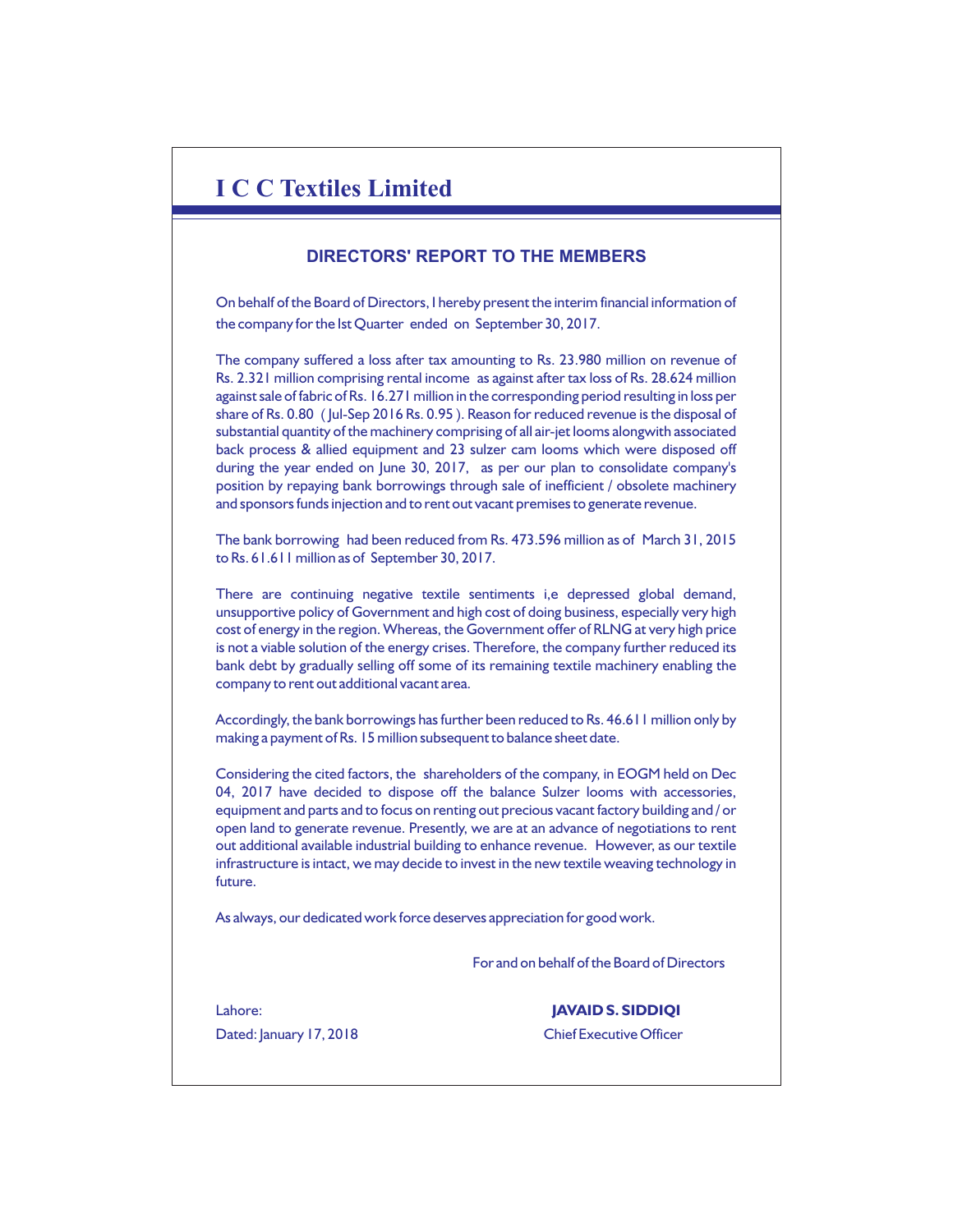| <b>BALANCE SHEET</b><br>AS AT SEPTEMBER 30, 2017<br><b>Note</b><br><b>EQUITY AND LIABILITIES</b><br><b>SHARE CAPITAL</b><br><b>Authorised share capital</b><br>32,000,000 ordinary shares (June 2017: 32,000,000)<br>of Rs.10 each<br><b>Issued, Subscribed &amp; Paid up share capital</b><br>30,001,120 ordinary shares (June 2017: 30,001,120)<br>of Rs.10 each fully paid in cash<br><b>ACCUMULATED LOSS</b><br><b>SURPLUS ON REVALUATION OF PROPERTY,</b><br>PLANT AND EQUIPMENT - NET OF TAX<br><b>NON CURRENT LIABILITIES</b><br>Long term financing from directors<br>4<br>5<br>Long term financing from commercial banks<br><b>Deferred liabilities</b><br><b>CURRENT LIABILITIES</b><br>Trade and other payables<br><b>Security deposits</b><br>Accrued markup<br>Short term borrowings<br>Current portion of long term liabilities<br><b>CONTINGENCIES AND COMMITMENTS</b><br>6 | September, 2017<br><b>Rupees</b><br>320,000,000<br>300,011,200<br>(806, 179, 239)<br>(506, 168, 039)<br>598,315,165<br>506.699.599<br>110,271,220<br>616,970,819<br>97,590,599<br>7,853,730<br>32,577,882<br>4,376,280<br>66,597,257<br>208,995,748 | <b>June, 2017</b><br><b>Rupees</b><br>320,000,000<br>300,011,200<br>(787, 599, 476)<br>(487, 588, 276)<br>603,715,735<br>501,588,618<br>112,787,495<br>614, 376, 113<br>106,354,396<br>7,853,730<br>25,923,989<br>4,331,979<br>65,288,898<br>209,752,992 |
|--------------------------------------------------------------------------------------------------------------------------------------------------------------------------------------------------------------------------------------------------------------------------------------------------------------------------------------------------------------------------------------------------------------------------------------------------------------------------------------------------------------------------------------------------------------------------------------------------------------------------------------------------------------------------------------------------------------------------------------------------------------------------------------------------------------------------------------------------------------------------------------------|-----------------------------------------------------------------------------------------------------------------------------------------------------------------------------------------------------------------------------------------------------|----------------------------------------------------------------------------------------------------------------------------------------------------------------------------------------------------------------------------------------------------------|
|                                                                                                                                                                                                                                                                                                                                                                                                                                                                                                                                                                                                                                                                                                                                                                                                                                                                                            |                                                                                                                                                                                                                                                     |                                                                                                                                                                                                                                                          |
|                                                                                                                                                                                                                                                                                                                                                                                                                                                                                                                                                                                                                                                                                                                                                                                                                                                                                            |                                                                                                                                                                                                                                                     |                                                                                                                                                                                                                                                          |
|                                                                                                                                                                                                                                                                                                                                                                                                                                                                                                                                                                                                                                                                                                                                                                                                                                                                                            |                                                                                                                                                                                                                                                     |                                                                                                                                                                                                                                                          |
|                                                                                                                                                                                                                                                                                                                                                                                                                                                                                                                                                                                                                                                                                                                                                                                                                                                                                            |                                                                                                                                                                                                                                                     |                                                                                                                                                                                                                                                          |
|                                                                                                                                                                                                                                                                                                                                                                                                                                                                                                                                                                                                                                                                                                                                                                                                                                                                                            |                                                                                                                                                                                                                                                     |                                                                                                                                                                                                                                                          |
|                                                                                                                                                                                                                                                                                                                                                                                                                                                                                                                                                                                                                                                                                                                                                                                                                                                                                            |                                                                                                                                                                                                                                                     |                                                                                                                                                                                                                                                          |
|                                                                                                                                                                                                                                                                                                                                                                                                                                                                                                                                                                                                                                                                                                                                                                                                                                                                                            |                                                                                                                                                                                                                                                     |                                                                                                                                                                                                                                                          |
|                                                                                                                                                                                                                                                                                                                                                                                                                                                                                                                                                                                                                                                                                                                                                                                                                                                                                            |                                                                                                                                                                                                                                                     |                                                                                                                                                                                                                                                          |
|                                                                                                                                                                                                                                                                                                                                                                                                                                                                                                                                                                                                                                                                                                                                                                                                                                                                                            |                                                                                                                                                                                                                                                     |                                                                                                                                                                                                                                                          |
|                                                                                                                                                                                                                                                                                                                                                                                                                                                                                                                                                                                                                                                                                                                                                                                                                                                                                            |                                                                                                                                                                                                                                                     |                                                                                                                                                                                                                                                          |
|                                                                                                                                                                                                                                                                                                                                                                                                                                                                                                                                                                                                                                                                                                                                                                                                                                                                                            |                                                                                                                                                                                                                                                     |                                                                                                                                                                                                                                                          |
|                                                                                                                                                                                                                                                                                                                                                                                                                                                                                                                                                                                                                                                                                                                                                                                                                                                                                            |                                                                                                                                                                                                                                                     |                                                                                                                                                                                                                                                          |
|                                                                                                                                                                                                                                                                                                                                                                                                                                                                                                                                                                                                                                                                                                                                                                                                                                                                                            |                                                                                                                                                                                                                                                     |                                                                                                                                                                                                                                                          |
|                                                                                                                                                                                                                                                                                                                                                                                                                                                                                                                                                                                                                                                                                                                                                                                                                                                                                            |                                                                                                                                                                                                                                                     |                                                                                                                                                                                                                                                          |
|                                                                                                                                                                                                                                                                                                                                                                                                                                                                                                                                                                                                                                                                                                                                                                                                                                                                                            |                                                                                                                                                                                                                                                     |                                                                                                                                                                                                                                                          |
|                                                                                                                                                                                                                                                                                                                                                                                                                                                                                                                                                                                                                                                                                                                                                                                                                                                                                            |                                                                                                                                                                                                                                                     |                                                                                                                                                                                                                                                          |
|                                                                                                                                                                                                                                                                                                                                                                                                                                                                                                                                                                                                                                                                                                                                                                                                                                                                                            |                                                                                                                                                                                                                                                     |                                                                                                                                                                                                                                                          |
|                                                                                                                                                                                                                                                                                                                                                                                                                                                                                                                                                                                                                                                                                                                                                                                                                                                                                            | 918,113,693                                                                                                                                                                                                                                         | 940,256,564                                                                                                                                                                                                                                              |
| <b>ASSETS</b>                                                                                                                                                                                                                                                                                                                                                                                                                                                                                                                                                                                                                                                                                                                                                                                                                                                                              |                                                                                                                                                                                                                                                     |                                                                                                                                                                                                                                                          |
| <b>NON CURRENT ASSETS</b>                                                                                                                                                                                                                                                                                                                                                                                                                                                                                                                                                                                                                                                                                                                                                                                                                                                                  |                                                                                                                                                                                                                                                     |                                                                                                                                                                                                                                                          |
| Property, plant and equipment<br>Investment property                                                                                                                                                                                                                                                                                                                                                                                                                                                                                                                                                                                                                                                                                                                                                                                                                                       | 230, 174, 817<br>620,349,770                                                                                                                                                                                                                        | 242, 182, 764<br>620,349,770                                                                                                                                                                                                                             |
| Long term loans and advances                                                                                                                                                                                                                                                                                                                                                                                                                                                                                                                                                                                                                                                                                                                                                                                                                                                               | 160,000                                                                                                                                                                                                                                             | 209,000                                                                                                                                                                                                                                                  |
| Long term deposits                                                                                                                                                                                                                                                                                                                                                                                                                                                                                                                                                                                                                                                                                                                                                                                                                                                                         | 1,629,034                                                                                                                                                                                                                                           | 1,629,034                                                                                                                                                                                                                                                |
|                                                                                                                                                                                                                                                                                                                                                                                                                                                                                                                                                                                                                                                                                                                                                                                                                                                                                            | 852,313,622                                                                                                                                                                                                                                         | 864,370,568                                                                                                                                                                                                                                              |
| <b>CURRENT ASSETS</b><br>Stores, spares and loose tools                                                                                                                                                                                                                                                                                                                                                                                                                                                                                                                                                                                                                                                                                                                                                                                                                                    | 15,742,873                                                                                                                                                                                                                                          | 15,801,172                                                                                                                                                                                                                                               |
| Stock in trade                                                                                                                                                                                                                                                                                                                                                                                                                                                                                                                                                                                                                                                                                                                                                                                                                                                                             | 1,035,767                                                                                                                                                                                                                                           | 1,035,767                                                                                                                                                                                                                                                |
| <b>Trade debts</b>                                                                                                                                                                                                                                                                                                                                                                                                                                                                                                                                                                                                                                                                                                                                                                                                                                                                         | 127,363                                                                                                                                                                                                                                             | 127,448                                                                                                                                                                                                                                                  |
| Loans and advances                                                                                                                                                                                                                                                                                                                                                                                                                                                                                                                                                                                                                                                                                                                                                                                                                                                                         | 446,476                                                                                                                                                                                                                                             | 429,907                                                                                                                                                                                                                                                  |
| Short term prepayments and other receivables                                                                                                                                                                                                                                                                                                                                                                                                                                                                                                                                                                                                                                                                                                                                                                                                                                               | 2,451,450                                                                                                                                                                                                                                           | 1,345,669                                                                                                                                                                                                                                                |
| Tax refunds due from Government                                                                                                                                                                                                                                                                                                                                                                                                                                                                                                                                                                                                                                                                                                                                                                                                                                                            | 39,315,449                                                                                                                                                                                                                                          | 40,000,826                                                                                                                                                                                                                                               |
| Cash and bank balances                                                                                                                                                                                                                                                                                                                                                                                                                                                                                                                                                                                                                                                                                                                                                                                                                                                                     | 440,693<br>59,560,071                                                                                                                                                                                                                               | 455,207<br>59, 195, 996                                                                                                                                                                                                                                  |
|                                                                                                                                                                                                                                                                                                                                                                                                                                                                                                                                                                                                                                                                                                                                                                                                                                                                                            |                                                                                                                                                                                                                                                     |                                                                                                                                                                                                                                                          |
| Non - Current assets classified as held for sale                                                                                                                                                                                                                                                                                                                                                                                                                                                                                                                                                                                                                                                                                                                                                                                                                                           | 6,240,000                                                                                                                                                                                                                                           | 16,690,000                                                                                                                                                                                                                                               |
| The annexed notes form an integral part of these financial statements.                                                                                                                                                                                                                                                                                                                                                                                                                                                                                                                                                                                                                                                                                                                                                                                                                     | 918,113,693                                                                                                                                                                                                                                         | 940,256,564                                                                                                                                                                                                                                              |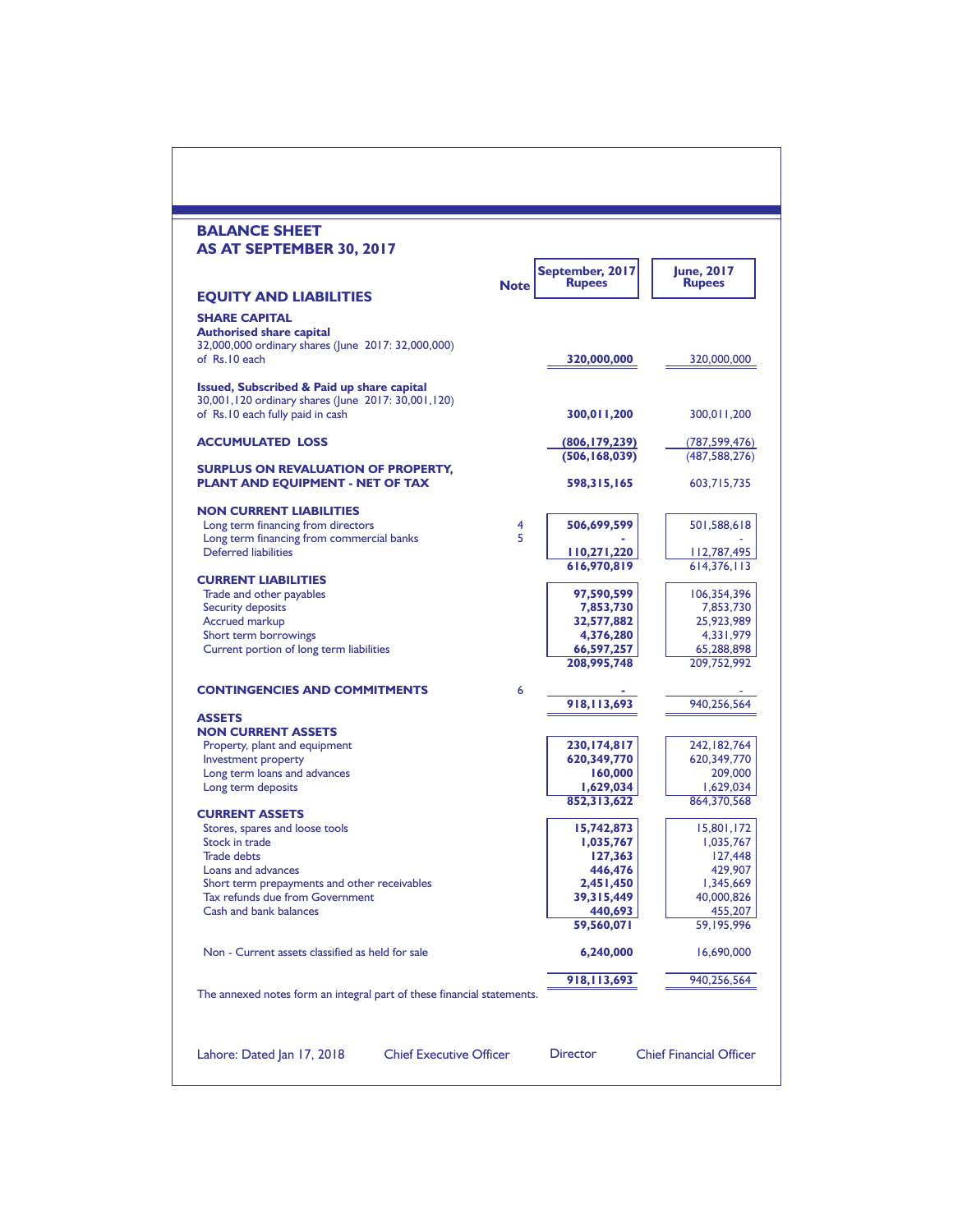| <b>SEPTEMBER 30, 2017</b><br>8<br><b>REVENUE</b><br>2,321,110<br><b>DIRECT COST</b><br>(3, 145, 973)<br><b>GROSS (LOSS)</b><br>(824, 863)<br><b>DISTRIBUTION COST</b><br>(246, 408)<br><b>ADMINISTRATION COST</b><br>(7, 123, 674)<br><b>OTHER EXPENSES</b><br>(191, 922)<br><b>OTHER INCOME</b><br>2,654<br><b>OPERATING LOSS</b><br>(8,384,213)<br><b>FINANCE COST</b><br>(12, 491, 671)<br>(20, 875, 884)<br><b>LOSS BEFORE TAXATION</b><br>9<br><b>TAXATION</b><br>(398, 628)<br><b>LOSS AFTER TAXATION FROM</b><br><b>CONTINUING OPERATIONS</b><br>(21, 274, 512)<br><b>LOSS AFTER TAXATION FROM</b><br><b>DISCONTINUED OPERATIONS</b><br>$\overline{10}$<br>(2,705,820)<br><b>LOSS AFTER TAXATION</b><br>(23,980,332)<br><b>LOSS PER SHARE- BASIC AND DILUTED</b><br>- LOSS PER SHARE FROM CONTINUING OPERATIONS<br>(0.71)<br>- LOSS PER SHARE FROM DISCONTINUED OPERATIONS<br>(0.09)<br>(0.80)<br><b>STATEMENT OF CHANGES IN</b><br><b>EQUITY FOR THE QUARTER ENDED</b><br>Paid-up<br><b>Accumulated</b><br><b>SEPTEMBER 30, 2017</b><br><b>Capital</b><br>(Loss)<br><b>Rupees</b><br><b>Rupees</b><br>Balance as at June 30, 2016<br>300,011,200<br>(816, 970, 385)<br>Other comprehensive income for the period<br>Net loss for the period<br>(28,624,139)<br>Incremental depreciation - net of tax<br>13,437,278<br><b>Balance as at September 30, 2016</b><br>300,011,200<br>(832, 157, 246)<br>Balance as at June 30, 2017<br>300,011,200<br>(787, 599, 477)<br>Other comprehensive income for the period<br>(23,980,332)<br>Net loss for the period<br>Incremental depreciation - net of tax<br>5,400,570<br>300,011,200<br><b>Balance as at September 30, 2017</b><br>(806, 179, 239)<br>The annexed notes form an integral part of these financial statements. | Jul - Sep<br>2016<br><b>Rupees</b> | Jul - Sep<br>2017<br><b>Rupees</b> | <b>Note</b> | <b>PROFIT AND LOSS ACCOUNT</b><br><b>FOR THE QUARTER ENDED</b> |
|-------------------------------------------------------------------------------------------------------------------------------------------------------------------------------------------------------------------------------------------------------------------------------------------------------------------------------------------------------------------------------------------------------------------------------------------------------------------------------------------------------------------------------------------------------------------------------------------------------------------------------------------------------------------------------------------------------------------------------------------------------------------------------------------------------------------------------------------------------------------------------------------------------------------------------------------------------------------------------------------------------------------------------------------------------------------------------------------------------------------------------------------------------------------------------------------------------------------------------------------------------------------------------------------------------------------------------------------------------------------------------------------------------------------------------------------------------------------------------------------------------------------------------------------------------------------------------------------------------------------------------------------------------------------------------------------------------------------------------------------------------------------------------|------------------------------------|------------------------------------|-------------|----------------------------------------------------------------|
|                                                                                                                                                                                                                                                                                                                                                                                                                                                                                                                                                                                                                                                                                                                                                                                                                                                                                                                                                                                                                                                                                                                                                                                                                                                                                                                                                                                                                                                                                                                                                                                                                                                                                                                                                                               | 16,271,321                         |                                    |             |                                                                |
|                                                                                                                                                                                                                                                                                                                                                                                                                                                                                                                                                                                                                                                                                                                                                                                                                                                                                                                                                                                                                                                                                                                                                                                                                                                                                                                                                                                                                                                                                                                                                                                                                                                                                                                                                                               | (37, 341, 768)                     |                                    |             |                                                                |
|                                                                                                                                                                                                                                                                                                                                                                                                                                                                                                                                                                                                                                                                                                                                                                                                                                                                                                                                                                                                                                                                                                                                                                                                                                                                                                                                                                                                                                                                                                                                                                                                                                                                                                                                                                               | (21,070,447)                       |                                    |             |                                                                |
|                                                                                                                                                                                                                                                                                                                                                                                                                                                                                                                                                                                                                                                                                                                                                                                                                                                                                                                                                                                                                                                                                                                                                                                                                                                                                                                                                                                                                                                                                                                                                                                                                                                                                                                                                                               | (694, 672)                         |                                    |             |                                                                |
|                                                                                                                                                                                                                                                                                                                                                                                                                                                                                                                                                                                                                                                                                                                                                                                                                                                                                                                                                                                                                                                                                                                                                                                                                                                                                                                                                                                                                                                                                                                                                                                                                                                                                                                                                                               | (8,477,256)                        |                                    |             |                                                                |
|                                                                                                                                                                                                                                                                                                                                                                                                                                                                                                                                                                                                                                                                                                                                                                                                                                                                                                                                                                                                                                                                                                                                                                                                                                                                                                                                                                                                                                                                                                                                                                                                                                                                                                                                                                               | (191, 738)<br>9.296.103            |                                    |             |                                                                |
|                                                                                                                                                                                                                                                                                                                                                                                                                                                                                                                                                                                                                                                                                                                                                                                                                                                                                                                                                                                                                                                                                                                                                                                                                                                                                                                                                                                                                                                                                                                                                                                                                                                                                                                                                                               | (21, 138, 010)                     |                                    |             |                                                                |
|                                                                                                                                                                                                                                                                                                                                                                                                                                                                                                                                                                                                                                                                                                                                                                                                                                                                                                                                                                                                                                                                                                                                                                                                                                                                                                                                                                                                                                                                                                                                                                                                                                                                                                                                                                               | (13,619,546)                       |                                    |             |                                                                |
|                                                                                                                                                                                                                                                                                                                                                                                                                                                                                                                                                                                                                                                                                                                                                                                                                                                                                                                                                                                                                                                                                                                                                                                                                                                                                                                                                                                                                                                                                                                                                                                                                                                                                                                                                                               | (34,757,556)                       |                                    |             |                                                                |
|                                                                                                                                                                                                                                                                                                                                                                                                                                                                                                                                                                                                                                                                                                                                                                                                                                                                                                                                                                                                                                                                                                                                                                                                                                                                                                                                                                                                                                                                                                                                                                                                                                                                                                                                                                               | 6,133,417                          |                                    |             |                                                                |
|                                                                                                                                                                                                                                                                                                                                                                                                                                                                                                                                                                                                                                                                                                                                                                                                                                                                                                                                                                                                                                                                                                                                                                                                                                                                                                                                                                                                                                                                                                                                                                                                                                                                                                                                                                               | (28,624,139)                       |                                    |             |                                                                |
|                                                                                                                                                                                                                                                                                                                                                                                                                                                                                                                                                                                                                                                                                                                                                                                                                                                                                                                                                                                                                                                                                                                                                                                                                                                                                                                                                                                                                                                                                                                                                                                                                                                                                                                                                                               |                                    |                                    |             |                                                                |
|                                                                                                                                                                                                                                                                                                                                                                                                                                                                                                                                                                                                                                                                                                                                                                                                                                                                                                                                                                                                                                                                                                                                                                                                                                                                                                                                                                                                                                                                                                                                                                                                                                                                                                                                                                               | (28,624,139)                       |                                    |             |                                                                |
|                                                                                                                                                                                                                                                                                                                                                                                                                                                                                                                                                                                                                                                                                                                                                                                                                                                                                                                                                                                                                                                                                                                                                                                                                                                                                                                                                                                                                                                                                                                                                                                                                                                                                                                                                                               | (0.95)                             |                                    |             |                                                                |
|                                                                                                                                                                                                                                                                                                                                                                                                                                                                                                                                                                                                                                                                                                                                                                                                                                                                                                                                                                                                                                                                                                                                                                                                                                                                                                                                                                                                                                                                                                                                                                                                                                                                                                                                                                               | (0.95)                             |                                    |             |                                                                |
|                                                                                                                                                                                                                                                                                                                                                                                                                                                                                                                                                                                                                                                                                                                                                                                                                                                                                                                                                                                                                                                                                                                                                                                                                                                                                                                                                                                                                                                                                                                                                                                                                                                                                                                                                                               |                                    |                                    |             |                                                                |
|                                                                                                                                                                                                                                                                                                                                                                                                                                                                                                                                                                                                                                                                                                                                                                                                                                                                                                                                                                                                                                                                                                                                                                                                                                                                                                                                                                                                                                                                                                                                                                                                                                                                                                                                                                               | <b>Total</b>                       |                                    |             |                                                                |
|                                                                                                                                                                                                                                                                                                                                                                                                                                                                                                                                                                                                                                                                                                                                                                                                                                                                                                                                                                                                                                                                                                                                                                                                                                                                                                                                                                                                                                                                                                                                                                                                                                                                                                                                                                               | <b>Rupees</b>                      |                                    |             |                                                                |
|                                                                                                                                                                                                                                                                                                                                                                                                                                                                                                                                                                                                                                                                                                                                                                                                                                                                                                                                                                                                                                                                                                                                                                                                                                                                                                                                                                                                                                                                                                                                                                                                                                                                                                                                                                               | (516, 959, 185)                    |                                    |             |                                                                |
|                                                                                                                                                                                                                                                                                                                                                                                                                                                                                                                                                                                                                                                                                                                                                                                                                                                                                                                                                                                                                                                                                                                                                                                                                                                                                                                                                                                                                                                                                                                                                                                                                                                                                                                                                                               |                                    |                                    |             |                                                                |
|                                                                                                                                                                                                                                                                                                                                                                                                                                                                                                                                                                                                                                                                                                                                                                                                                                                                                                                                                                                                                                                                                                                                                                                                                                                                                                                                                                                                                                                                                                                                                                                                                                                                                                                                                                               | (28,624,139)                       |                                    |             |                                                                |
|                                                                                                                                                                                                                                                                                                                                                                                                                                                                                                                                                                                                                                                                                                                                                                                                                                                                                                                                                                                                                                                                                                                                                                                                                                                                                                                                                                                                                                                                                                                                                                                                                                                                                                                                                                               | 13,437,278                         |                                    |             |                                                                |
|                                                                                                                                                                                                                                                                                                                                                                                                                                                                                                                                                                                                                                                                                                                                                                                                                                                                                                                                                                                                                                                                                                                                                                                                                                                                                                                                                                                                                                                                                                                                                                                                                                                                                                                                                                               |                                    |                                    |             |                                                                |
|                                                                                                                                                                                                                                                                                                                                                                                                                                                                                                                                                                                                                                                                                                                                                                                                                                                                                                                                                                                                                                                                                                                                                                                                                                                                                                                                                                                                                                                                                                                                                                                                                                                                                                                                                                               | (532, 146, 046)                    |                                    |             |                                                                |
|                                                                                                                                                                                                                                                                                                                                                                                                                                                                                                                                                                                                                                                                                                                                                                                                                                                                                                                                                                                                                                                                                                                                                                                                                                                                                                                                                                                                                                                                                                                                                                                                                                                                                                                                                                               | (487, 588, 277)                    |                                    |             |                                                                |
|                                                                                                                                                                                                                                                                                                                                                                                                                                                                                                                                                                                                                                                                                                                                                                                                                                                                                                                                                                                                                                                                                                                                                                                                                                                                                                                                                                                                                                                                                                                                                                                                                                                                                                                                                                               |                                    |                                    |             |                                                                |
|                                                                                                                                                                                                                                                                                                                                                                                                                                                                                                                                                                                                                                                                                                                                                                                                                                                                                                                                                                                                                                                                                                                                                                                                                                                                                                                                                                                                                                                                                                                                                                                                                                                                                                                                                                               | (23,980,332)                       |                                    |             |                                                                |
|                                                                                                                                                                                                                                                                                                                                                                                                                                                                                                                                                                                                                                                                                                                                                                                                                                                                                                                                                                                                                                                                                                                                                                                                                                                                                                                                                                                                                                                                                                                                                                                                                                                                                                                                                                               | 5,400,570                          |                                    |             |                                                                |
|                                                                                                                                                                                                                                                                                                                                                                                                                                                                                                                                                                                                                                                                                                                                                                                                                                                                                                                                                                                                                                                                                                                                                                                                                                                                                                                                                                                                                                                                                                                                                                                                                                                                                                                                                                               | (506, 168, 039)                    |                                    |             |                                                                |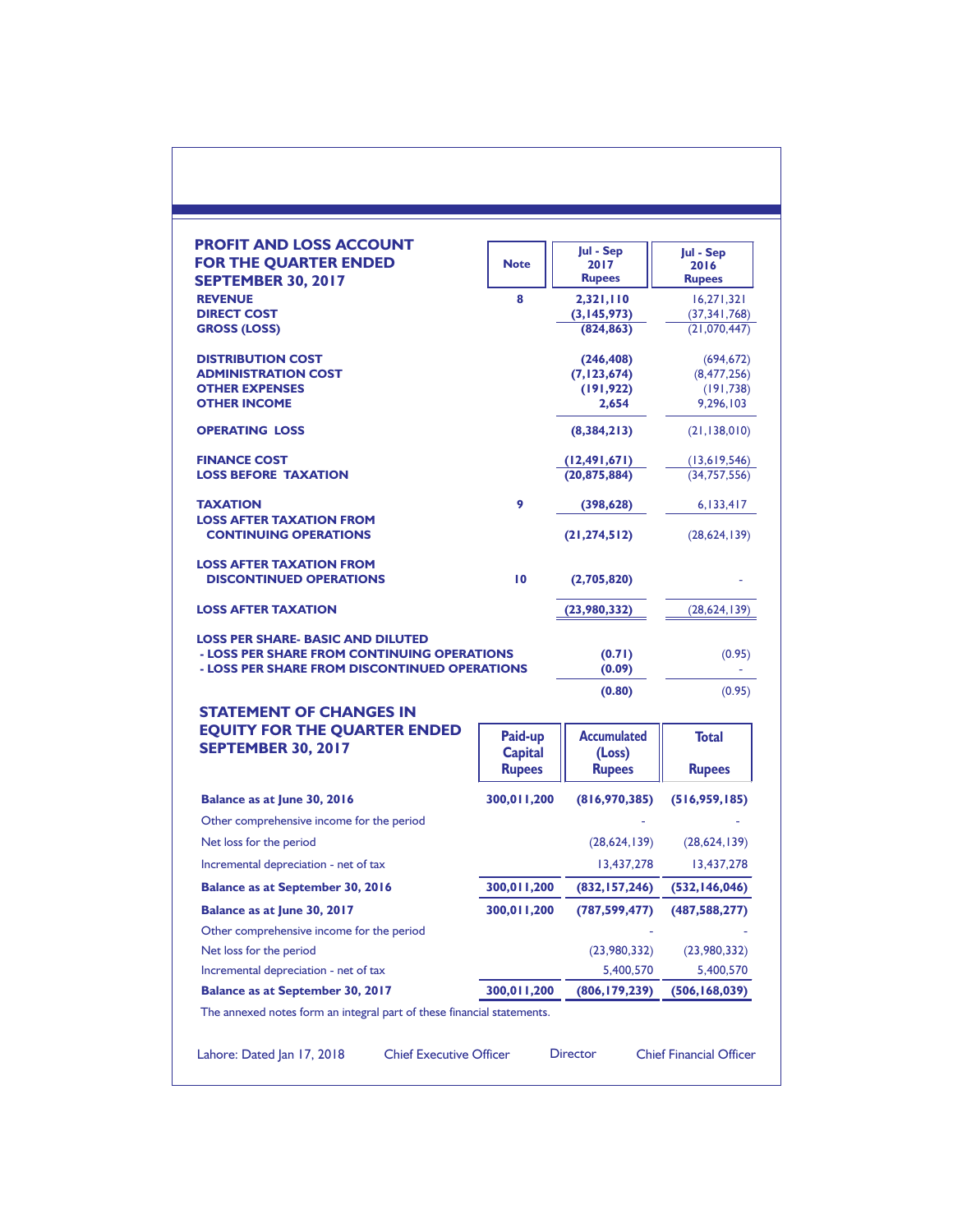| <b>CASH FLOW FROM OPERATING ACTIVITIES</b><br>Net cash used in continuing Operations<br>Net cash used in discontinued Operations<br>Financial charges paid<br><b>Taxes paid</b><br><b>Gratuity paid</b><br>Gratuity paid - Discontinued operations<br>Net cash flow from operating activities<br><b>CASH FLOW FROM INVESTING ACTIVITIES</b> | П<br>П<br>(A) | (7,615,834)<br>(10,630,589)<br>(18, 246, 423)<br>(118, 438)<br>170,090 | 9,615,155<br>9,615,155<br>(142, 445) |
|---------------------------------------------------------------------------------------------------------------------------------------------------------------------------------------------------------------------------------------------------------------------------------------------------------------------------------------------|---------------|------------------------------------------------------------------------|--------------------------------------|
|                                                                                                                                                                                                                                                                                                                                             |               |                                                                        |                                      |
|                                                                                                                                                                                                                                                                                                                                             |               |                                                                        |                                      |
|                                                                                                                                                                                                                                                                                                                                             |               |                                                                        |                                      |
|                                                                                                                                                                                                                                                                                                                                             |               |                                                                        |                                      |
|                                                                                                                                                                                                                                                                                                                                             |               |                                                                        |                                      |
|                                                                                                                                                                                                                                                                                                                                             |               |                                                                        | (797, 261)                           |
|                                                                                                                                                                                                                                                                                                                                             |               |                                                                        | (27,681,997)                         |
|                                                                                                                                                                                                                                                                                                                                             |               | (1,302,465)<br>(1, 250, 813)                                           | (28,621,703)                         |
|                                                                                                                                                                                                                                                                                                                                             |               | (19, 497, 236)                                                         | (19,006,548)                         |
| <b>From Continuing operations</b><br>Long term loans & advances<br>Sale proceeds of property, plant and equipment & assets                                                                                                                                                                                                                  |               | 49,000                                                                 | 12,000                               |
| held for sale                                                                                                                                                                                                                                                                                                                               |               |                                                                        | 39,077,070                           |
| Fixed capital expenditure                                                                                                                                                                                                                                                                                                                   |               | 49,000                                                                 | (502, 168)                           |
|                                                                                                                                                                                                                                                                                                                                             |               |                                                                        | 38,586,902                           |
| <b>From Discontinued operations</b>                                                                                                                                                                                                                                                                                                         |               |                                                                        |                                      |
| Sale proceeds of property, plant and equipment & assets<br>held for sale                                                                                                                                                                                                                                                                    |               | 18,689,421                                                             |                                      |
| Net cash flow from investing activities                                                                                                                                                                                                                                                                                                     | (B)           | 18,738,421                                                             | 38,586,902                           |
|                                                                                                                                                                                                                                                                                                                                             |               |                                                                        |                                      |
| <b>CASH FLOW FROM FINANCING ACTIVITIES</b>                                                                                                                                                                                                                                                                                                  |               |                                                                        |                                      |
| <b>From Continuing operations</b><br>Short term borrowings - Secured                                                                                                                                                                                                                                                                        |               | 44,300                                                                 | (11, 277, 986)                       |
| Long term financing from commercial banks                                                                                                                                                                                                                                                                                                   |               |                                                                        | (18, 144, 000)                       |
| Long term loans from directors                                                                                                                                                                                                                                                                                                              |               | 700,000                                                                | 18,768,815                           |
|                                                                                                                                                                                                                                                                                                                                             |               | 744,300                                                                | (10,653,171)                         |
| <b>From Discontinued operations</b>                                                                                                                                                                                                                                                                                                         |               |                                                                        |                                      |
| Net cash flow from financing activities                                                                                                                                                                                                                                                                                                     | (C)           | 744,300                                                                | (10, 653, 171)                       |
| Net Increase/(Decrease) in cash and bank balances                                                                                                                                                                                                                                                                                           | $(A+B+C)$     | (14, 515)                                                              | 8,927,183                            |
| Cash & bank balances at the beginning of the period                                                                                                                                                                                                                                                                                         |               | 455,207                                                                | 11,442,103                           |
| Cash & bank balances at the end of the period                                                                                                                                                                                                                                                                                               |               | 440,693                                                                | 20,369,287                           |
|                                                                                                                                                                                                                                                                                                                                             |               |                                                                        |                                      |
| The annexed notes form an integral part of these financial statements.                                                                                                                                                                                                                                                                      |               |                                                                        |                                      |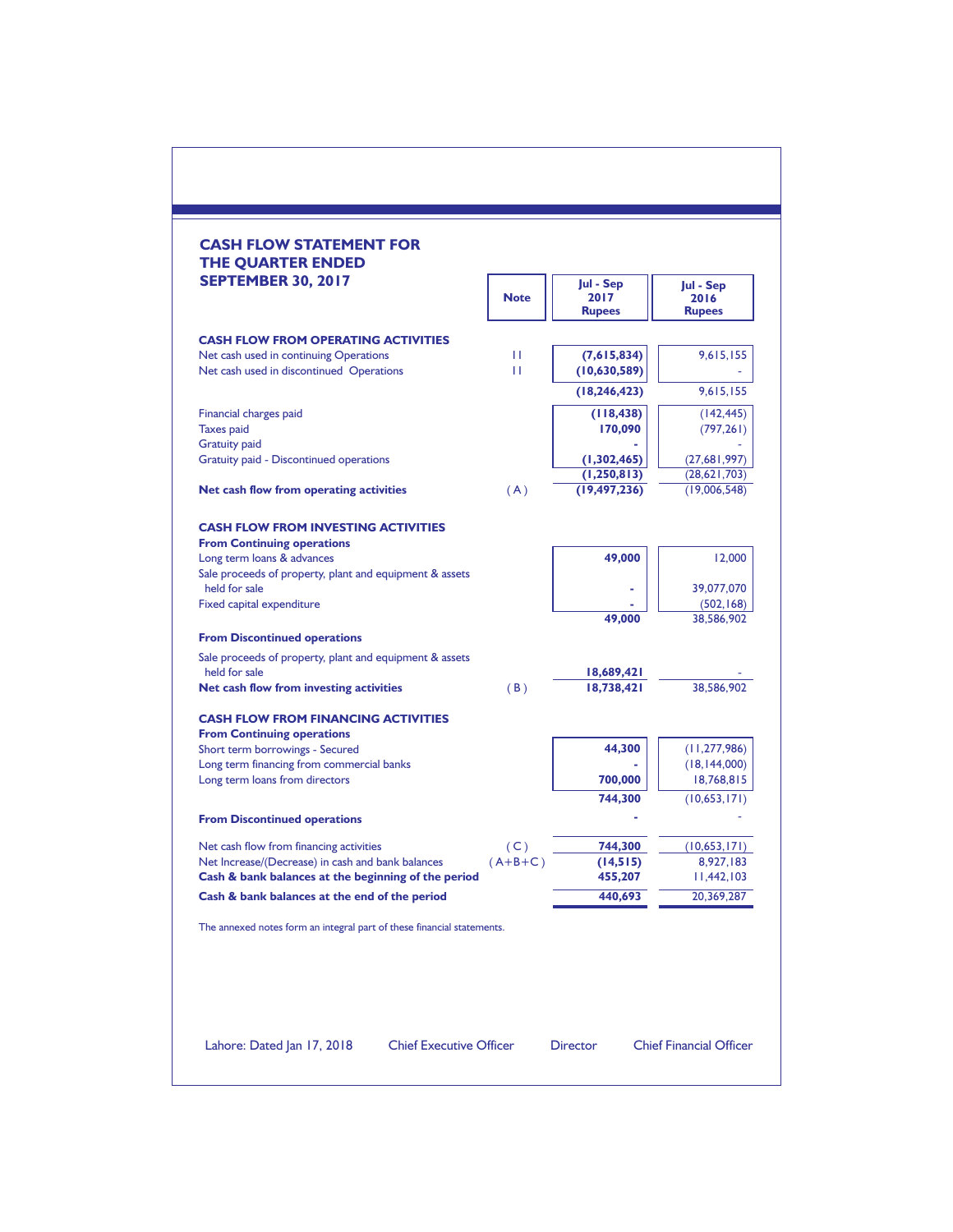## **STATEMENTS FOR THE QUARTER ENDED SEPTEMBER 30, 2017 NOTES TO THE FINANCIAL**

- $\mathbf{I}$ These accounts have been prepared in accordance with the requirements of International Accounting Standard No. 34 "Interim Financial Reporting".
- $\overline{2}$ The accounts are being submitted to the shareholders as required by Section 245 of The Companies Ordinance, 1984.

3 The accounting policies adopted for the preparation of the accounts are the same as those of applied in the preparation of the preceding annual published financial statements of the company for the year ended June 30, 2017.

| 4. | <b>LONG TERM FINANCING FROM DIRECTORS- Unsecured</b>                                                                                              |      | Sep, 2017<br><b>Rupees</b> | June, 2017<br><b>Rupees</b> |
|----|---------------------------------------------------------------------------------------------------------------------------------------------------|------|----------------------------|-----------------------------|
|    | Interest free loan                                                                                                                                | 4. I | 153,950,740                | 150,357,690                 |
|    | Interest bearing loan - I                                                                                                                         | 4.2  | 137,794,894                | 136,976,963                 |
|    | Interest bearing loan - 2                                                                                                                         | 4.3  | 114,953,965                | 114,253,965                 |
|    | Interest bearing loan - 3                                                                                                                         | 4.4  | 100,000,000                | 100,000,000                 |
|    |                                                                                                                                                   |      | 506,699,599                | 501,588,618                 |
|    |                                                                                                                                                   |      |                            |                             |
|    | 4.1 Original Loan amounts                                                                                                                         |      | 321,531,223                | 321, 531, 223               |
|    | Less: Present value adjustment                                                                                                                    |      | 206,132,600                | 206, 132, 600               |
|    |                                                                                                                                                   |      | 115,398,623                | 115,398,623                 |
|    | Add: Interest charged to profit and loss account                                                                                                  |      | 38,552,118                 | 34,959,067                  |
|    |                                                                                                                                                   |      | 153,950,740                | 150,357,690                 |
|    | 4.1.1 These interest free loans have been measured at amortized cost by using<br>the weighted average interest rate ranging from 8.06% to 11.64%. |      |                            |                             |
|    | 4.2 Original Loan amounts                                                                                                                         |      | 140,000,000                | 140,000,000                 |
|    | Less: Present value adjustment                                                                                                                    |      | 9,653,031                  | 9,653,031                   |
|    |                                                                                                                                                   |      | 130,346,969                | 130,346,969                 |
|    | Add: Interest charged to profit and loss account                                                                                                  |      | 7,447,925                  | 6,629,994                   |
|    |                                                                                                                                                   |      | 137.794.894                | 136.976.963                 |

- 4.2.1 The mark-up is charged equal to cost of funds of MCB Bank for the relevant period i.e. 5.65% to 6.21%. The long term loan has been measured at amortized cost by using the weighted average interest rate ranging from 8.06% to 11.64% less cost of funds of the bank.
- 4.3 This loan covers mark-up @ One Month KIBOR plus 2% and the loans are repayable in lump sum on December 31, 2020.
- 4.4 This loan covers mark-up @ One Month KIBOR plus 2% and the loan is repayable in lump sum on December 31, 2020

#### 5. LONG TERM FINANCING FROM COMMERCIAL BANK-Secured

| Original Loan amount - Interest free             | 5. I | 86,215,829   | 86,215,829   |
|--------------------------------------------------|------|--------------|--------------|
| Less: Repayments up to end of period             |      | (16,000,000) | (16,000,000) |
| Less: Present value adjustment                   |      | (8,604,541)  | (8,604,541)  |
|                                                  |      | 61,611,288   | 61,611,288   |
| Add: Interest charged to profit and loss account |      | 4,985,969    | 3,677,610    |
|                                                  |      | 66,597,257   | 65,288,898   |
| Less: Current portion                            |      | 66,597,257   | 65,288,898   |
|                                                  |      |              |              |

5.1 This interest free loans has been measured at amortized cost in accordance with International Accounting Standard 39, Financial Instrument: Recognition and Measurement, and has been discounted using the weighted average interest rate of 8.26%.

#### **6 CONTINGENCIES AND COMMITMENTS**

#### **6.1 Commitments**

Commitments against irrevocable letters of credit

### 6.2 Others

There are no other significant activities since June 30, 2017 affecting financial statements.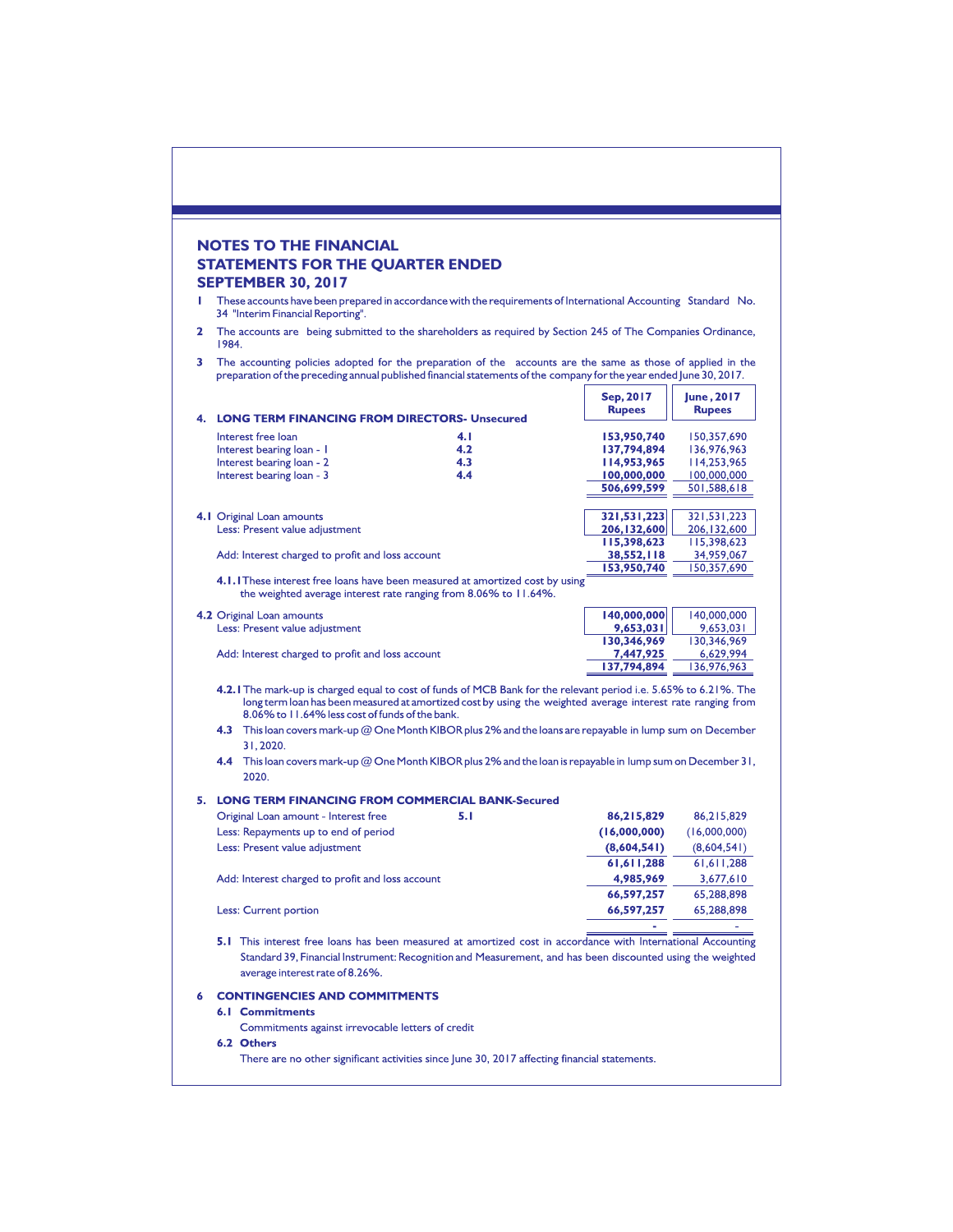|   | 7 ADDITIONS / DELETIONS IN FIXED ASSETS<br><b>DURING THE PERIOD</b>  |      | <b>Jul-Sep</b><br>2017<br><b>Rupees</b> | <b>Jul-Sep</b><br>2016<br><b>Rupees</b> |
|---|----------------------------------------------------------------------|------|-----------------------------------------|-----------------------------------------|
|   | Additions in fixed assets                                            |      |                                         | 502,168                                 |
|   | Deletions in fixed assets                                            |      | 6,767,884                               |                                         |
|   | Deletions in non-current assets held for sale                        |      | 10,450,000                              | 39,077,070                              |
| 8 | <b>REVENUE</b>                                                       |      |                                         |                                         |
|   | - Sale of cloth                                                      | 10.2 |                                         | 16,271,321                              |
|   | - Rental income                                                      |      | 2,321,110                               |                                         |
|   |                                                                      |      | 2,321,110                               | 16,271,321                              |
| 9 | <b>TAXATION</b>                                                      |      |                                         |                                         |
|   | - Current                                                            |      | 515,286                                 | 159,134                                 |
|   | - Deferred                                                           |      | (116, 658)                              | (6, 292, 551)                           |
|   |                                                                      |      | 398,628                                 | (6, 133, 417)                           |
|   | <b>10 LOSS AFTER TAXATION FROM</b><br><b>DISCONTINUED OPERATIONS</b> |      |                                         |                                         |
|   | <b>Sales</b>                                                         |      |                                         |                                         |
|   | Cost of sales                                                        | 10.1 | 6,603,702                               |                                         |
|   | <b>Gross loss</b>                                                    |      | (6,603,702)                             |                                         |
|   | Other Income                                                         |      | 1,471,539                               | $\overline{\phantom{0}}$                |
|   | Loss before taxation<br><b>Taxation - Current</b>                    |      | (5, 132, 163)                           | ä,                                      |
|   | - Deferred                                                           |      | (2, 426, 343)                           | $\overline{\phantom{a}}$                |
|   |                                                                      |      | (2, 426, 343)                           | $\blacksquare$                          |
|   | <b>Loss after taxation</b>                                           |      | (2,705,820)                             | ä,                                      |
|   | <b>10.1 Cost of Sales</b>                                            |      |                                         |                                         |
|   | Salaries, wages and benefits                                         |      | 1,647,892                               |                                         |
|   | Spares consumed                                                      |      | 64,558                                  |                                         |
|   | Repair & maintenance                                                 |      | 119,900                                 |                                         |
|   | Depreciation                                                         |      | 4,672,352                               |                                         |
|   | <b>Others</b>                                                        |      | 99,000                                  | $\overline{a}$                          |
|   | Adjustment of work-in-process:                                       |      | 6,603,702                               |                                         |
|   | <b>Opening Stock</b>                                                 |      | 68,500                                  |                                         |
|   | <b>Closing Stock</b>                                                 |      | (68, 500)                               | $\overline{\phantom{0}}$                |
|   | Adjustment of finished goods:                                        |      |                                         | L.                                      |
|   | <b>Opening Stock</b>                                                 |      | 762,935                                 |                                         |
|   | <b>Closing Stock</b>                                                 |      | (762, 935)                              |                                         |
|   |                                                                      |      |                                         | $\overline{a}$                          |
|   |                                                                      |      | 6,603,702                               | ÷,                                      |

generated nil revenue. Subsequently, in EOGM held on Dec. 04, 2017 shareholders of the company have decided to sell twenty seven years old balance sulzer dobby looms with accessories, equipment and parts enabling the company to rent out additional area.